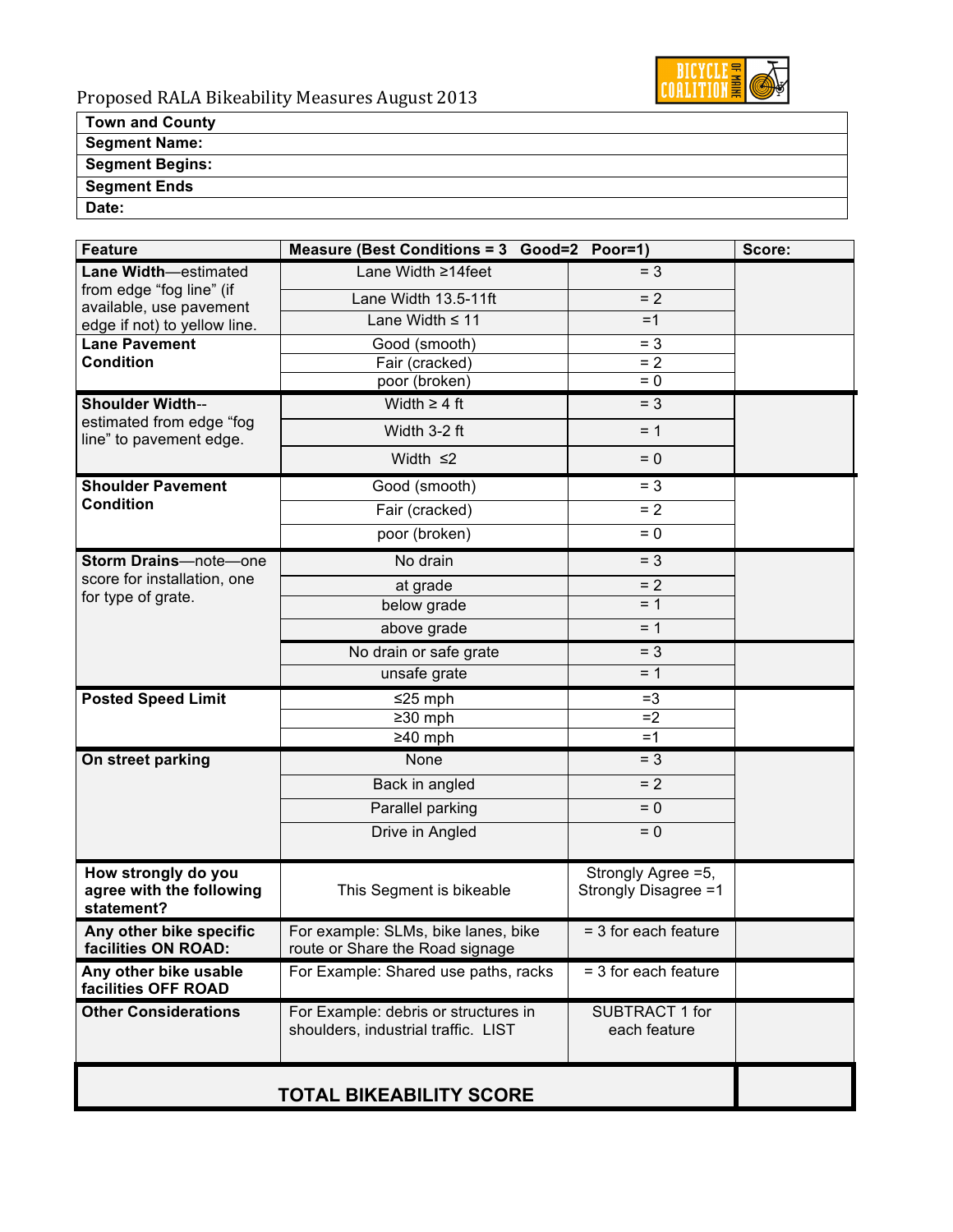

### **Lane Width**

Lane width is a critical factor in assessing the bikeability of any given roadway. In general, wider roads are more bikeable, simply because there is more space for bicycles to operate away from the mainstream flow of traffic.

Estimate the lane width using your feet or a tape measure at a single location (BE CAREFUL—an estimate is ok) measuring from the center side of the fog line to the middle of the yellow or double yellow. If there is no fog line, measure from edge of pavement to road center. For a single lane road, estimate total width and divide in half. Assess Lane Width according to the following scale:

3 = Wide Lane ≥14 ft 2 = Medium Width Lane 13.5-11 ft 1= Narrow Lane ≤11 ft

### **Lane Pavement Condition**

A road with bad pavement is not a safe or comfortable road to ride on. As you look at pavement, consider whether you'd like to ride a bicycle with a 1 inch tire over it. Assess the Lane Pavement Condition according to the following scale:

3 = Good Pavement is generally smooth and crack free.

2 = Fair Pavement is pavement that has some cracks and only occasional broken sections.

0 = Poor Pavement is pavement that is generally very cracked, and has broken sections with chunks of pavement that are not solidly attached to the surrounding pavement.

### **Shoulder Width**

Although technically NOT bike/ped specific facilities, wide shoulders in good condition provide bicyclists with a place to ride, and many riders feel more comfortable riding on road shoulders than in travel lanes. Four feet of space is the minimum safe operating space for bicycle operation, so shoulders four feet or wider are best for bike traffic. Shoulders less than four feet may improve a rider's perceived comfort, but they don't necessarily improve safety. Estimate shoulder width from the fog line to the edge of pavement using your feet or a tape measure. Assess Shoulder Width according to the following scale:

3 = Shoulder Width ≥4 ft

- $1 =$  Shoulder Width 3-2 ft
- 0 = Shoulder Width ≤2

### **Shoulder Pavement Condition**

Even if a shoulder exists, the condition of its pavement may make it an undesirable or unsafe place to ride. As you look at pavement, consider whether you'd like to ride a bicycle with a 1 inch tire over it. Assess the Shoulder Pavement Condition according to the following scale:

3 = Good Pavement is generally smooth and crack free.

2 = Fair Pavement is pavement that has some cracks and only occasional broken sections. 0 = Poor Pavement is pavement that is generally very cracked, and has broken sections with chunks of pavement that are not solidly attached to the surrounding pavement.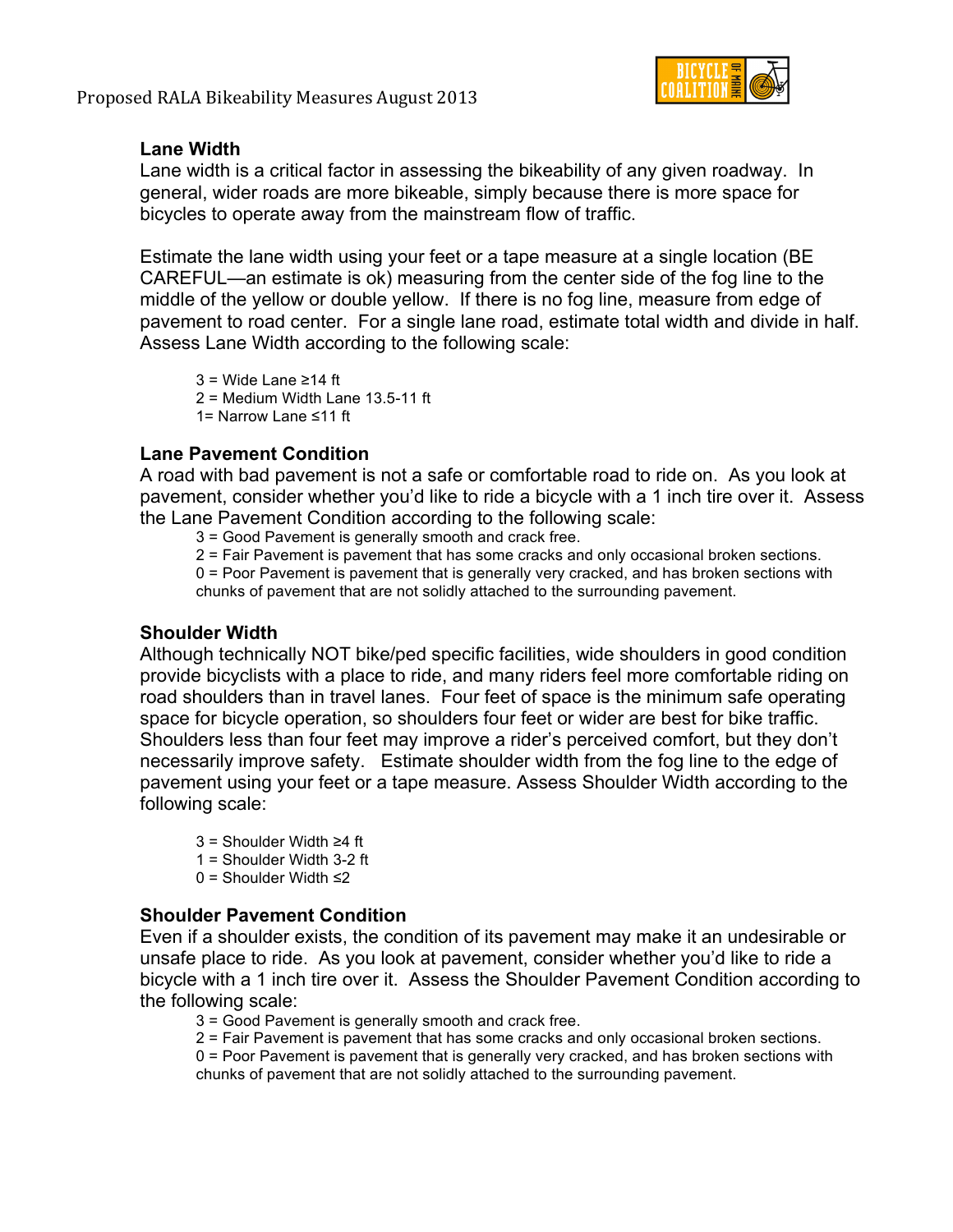Proposed RALA Bikeability Measures August 2013 



#### **Storm Drains**

As a common feature along the edge of roads in neighborhoods, storm drains impact the bikeability of communities. Good storm drains have grates that cannot snag a bicycle wheel and are installed so that the top of the grate is at the same level as the surrounding pavement ("at grade") to make them safer to ride over. Grates that have openings that a bike wheel can slip into or which are installed either below (in a hole!) or above (creating a thing to hit) are unsafe. Assess the Storm Drain Conditions according to the following scale:

 $3 = no$  drains  $2 = at grade$  $1 =$  below grade  $1 = above grade$ 3 = safe grate (or no drain)  $1 =$  unsafe grate

# **Posted Speed Limit**

The speed at which traffic is moving directly affects the bikeability of any given road. As a general rule, slower roads feel more bikeable than fast ones. Assess the Posted Speed Limit according to the following scale:

- $3 = 25$  mph (speed limit is 25 mph or less)
- $2 = 230$  mph (speed limit equal to or greater than 30 mph)
- 1 =  $≥40$  mph (speed limit equal to or greater than 40 mph)

#### **On Street Parking**

In general, cars parked along a road's edge make a road less bikeable. Parked cars not only force bicyclists further into a travel lane, they also can move unpredictably into the path of bicyclist. Parallel parking includes the hazards of opening doors. Angled drive-in parking means that motorists need to back out into travel lanes, and it is often hard to for operators to see on coming bicyclist. Back in angled parking—where drivers have to back into parking spots—are probably the safest for cycling, but is used rarely due to the challenges it presents to drivers. Assess the On Street Parking conditions according to the following scale:

 $3 = None$ 2 = Back in angled 0 = Parallel parking 0 = Drive in Angled

#### **This Segment is Bikeable**

This assessment is subjective. Basically, it asks the reviewer to consider all variables and decide whether for them, the segment being assessed IS or IS NOT very bikeable. Assess overall bikeability according to the following scale:

- 5 = Strongly Agree with the statement "This Segment is Bikeable"
- 1 = Strongly Disagree with the statement "This Segment is Bikeable"